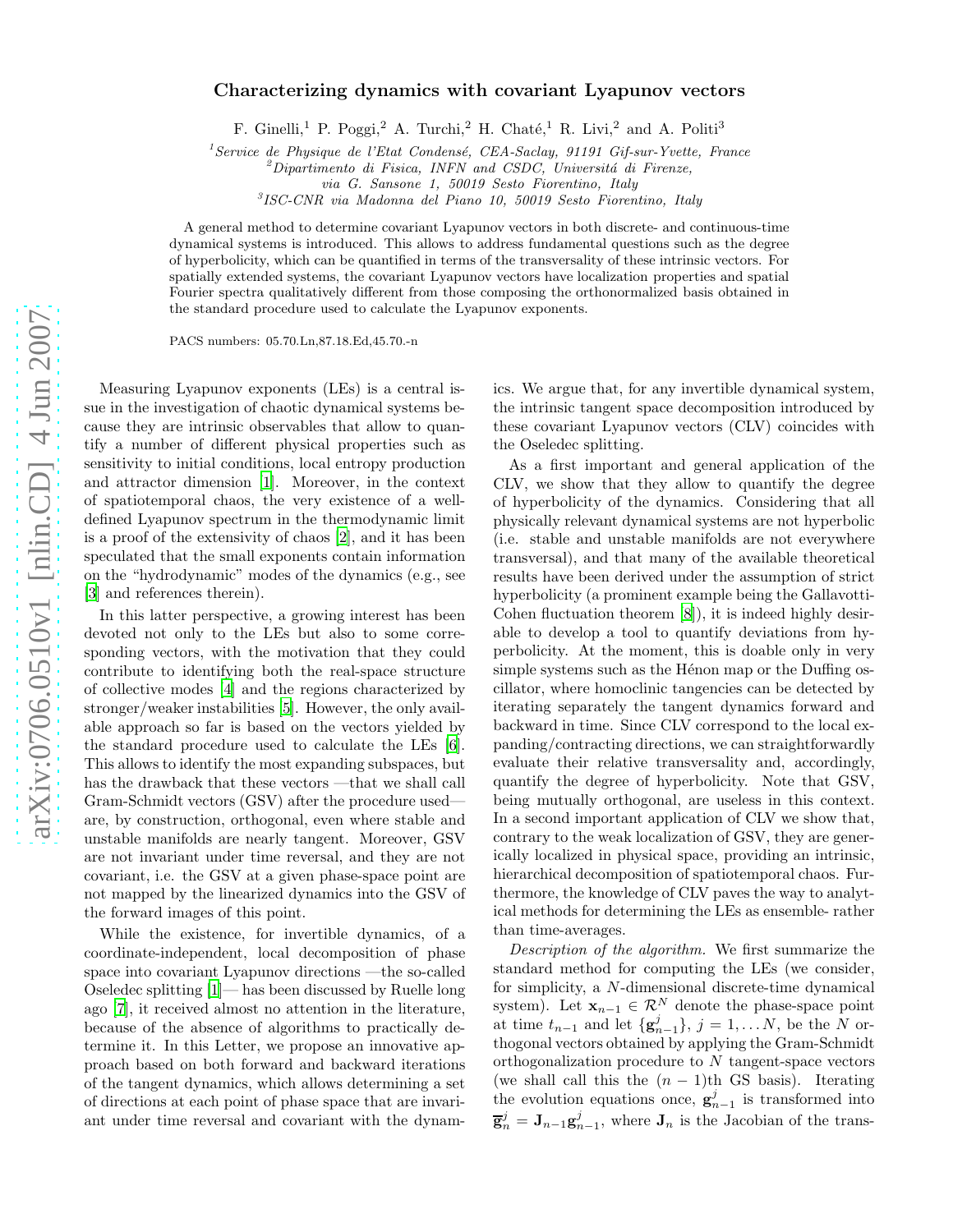formation evaluated at time  $t_n$ . The nth GS basis is thereby obtained by applying the Gram-Schmidt transformation to the vectors  $\overline{g}_n^j$ . This amounts to computing the so-called QR decomposition of the matrix  $\overline{\mathbf{G}}_n = (\overline{\mathbf{g}}_n^1 | \dots | \overline{\mathbf{g}}_n^N)$  whose columns are the Jacobianiterated vectors of the  $(n-1)$ th GS basis:  $\overline{\mathbf{G}}_n = \mathbf{Q}_n \mathbf{R}_n$ . The nth GS basis is given by the columns of the orthogonal matrix  $\mathbf{Q}_n$ , while  $\mathbf{R}_n$  is an upper-triangular matrix whose off-diagonal nonzero elements are obtained by projecting each vector  $\overline{\mathbf{g}}_n^j$  onto the subspace spanned by  $\{\overline{\mathbf{g}}_n^k\}$ with  $k < j$ . It has been shown [\[9](#page-3-8)] that, by repeating the above procedure up to a time  $t_m$  for m much larger than n, the GS basis converges to an orthogonal set of vectors  ${e<sub>m</sub><sup>k</sup>}, k = 1,..., N$  - the *m*th Gram-Schmidt vectors which solely depend on the phase space point  $\mathbf{x}_m$ .

The LEs  $\lambda_1 \geq \lambda_2 \geq \ldots \geq \lambda_N$  are then nothing but the time-averaged values of the logarithms of the diagonal elements of  $\mathbf{R}_n$ . The method we propose also exploits the usually disregarded information contained in the off-diagonal elements. Let us now assume that a set of GSV has been generated by iterating the generic initial condition  $x_0$ . Let  $u_m^j$  be a generic vector inside the subspace  $S_m^j$  spanned by  $\{\mathbf{e}_m^k\}$ ,  $k = 1, \ldots, j$ , i.e. the first j GSV at time  $t_m$ . We now iterate this vector backward in time by inverting the upper-triangular matrix  $\mathbf{R}_m$ : if the  $c_m^{ij} = (\mathbf{e}_m^i \cdot \mathbf{u}_m^j)$  are the coefficients expressing it in terms of the GSV in  $\mathbf{x}_m$ , one has  $c_{m-1}^{ij} = \sum_{k} [\mathbf{R}_m]_{ik}^{-1} c_m^{kj}$ , where  $[\mathbf{R}]_{ij}$  is a matrix element of **R**. Since  $\mathbf{R}_m$  is uppertriangular, it is easy to verify that  $\mathbf{u}_n^j \in S_n^j$  at all times  $t_n$ . This is due to the fact that  $S_n^j$  is a covariant subspace. Iterating  $\mathbf{u}_m^j$  backward for a sufficiently large number  $(m - n)$  of times, it eventually aligns with the (backward) most expanding direction within  $S_n^j$ . This defines  $\mathbf{v}_n^j$ , our intrinsic *j*-th (forward) expanding direction at the phase-space point  $x_n$ . It is straightforward to verify that  $\mathbf{v}_n^j$  is covariant. Define the matrix  $[\mathbf{C}_m]_{ij} = c_m^{ij}$ ; then one has  $\mathbf{C}_m = \mathbf{R}_m \mathbf{C}_{m-1}$ . By multiplying both sides by  $\mathbf{Q}_m$  and substituting  $\overline{\mathbf{G}}_m$  for its QR decomposition on the resulting right hand side, one is simply left with  $\mathbf{v}_m^j = \mathbf{J}_{m-1} \mathbf{v}_{m-1}^j$  for  $j = 1, ..., N$ . The CLV are independent of where the backward evolution is started along a given trajectory, provided that it is sufficiently far in the future. Moreover, we have verified that they are invariant under time reversal, i.e. that the direction of  $\mathbf{v}_n^j$  is the same whether we first move backward along a given trajectory (applying the standard orthonormalization procedure) and then forward (according to the above outlined methodology).

Our CLV  $\{v_m^k\}$  thus constitute an intrinsic, covariant basis defining expanding/contracting directions in phase space [\[10\]](#page-3-9). The LEs are simply obtained from the CLV: the ith exponent is the average of the growth rate of the ith vector [\[11\]](#page-3-10). We have checked on simple invertible maps that they coincide with the Oseledec splitting in  $\mathbf{x}_m$ . We conjecture that this is the case for any invertible system. Note that our CLV are also well defined for noninvertible dynamics, since it is necessary and sufficient to follow backward a trajectory previously generated forward in time. In this respect they provide an extension of the Oseledec splitting. Finally, and retrospectively, a preliminary evidence of the validity of our approach was given in [\[12\]](#page-3-11), where CLV were introduced to characterize time periodic orbits in a 1D lattice of coupled maps. There, it was found that the number of nodes (changes of sign) in a CLV is directly connected to the position of the corresponding LE within the Lyapunov spectrum.

We stress that the determination of the CLV can be very efficient, making them a truly practical tool (as opposed, say, to calculating directly the Oseledec splitting in the case of invertible dynamics). Indeed, the major computational bottleneck is the memory required to store the matrices  $\mathbf{R}_{n}$  and the *n*-time GSV during the forward integration. This difficulty can be substantially reduced by occasionally storing the instantaneous configuration in real and tangent space and re-generating the rest when needed.

Numerical analysis. We measured the CLV in four onedimensional systems made of L nonlinear units coupled to their nearest neighbors. Periodic boundary conditions are used. The first is a chain of chaotic tent maps (TM) on the unit interval,

<span id="page-1-1"></span>
$$
x_{n+1}^{i} = (1 - 2\varepsilon)f(x_n^i) + \varepsilon \left[ f(x_n^{i+1}) + f(x_n^{i-1}) \right]
$$
  
with  $f(x) = ax$  if  $x \le 1/a$   
and  $f(x) = \frac{a(x-1)}{1-a}$  otherwise. (1)

In the following we fix  $\varepsilon = 0.2$  and  $a = 2.3$ . The second system is a chain of symplectic maps (SM),

<span id="page-1-0"></span>
$$
p_{n+1}^i = p_n^i + \mu \left[ g(q_n^{i+1} - q_n^i) - g(q_n^i - q_n^{i-1}) \right]
$$
  
\n
$$
q_{n+1}^i = q_n^i + p_{n+1}^i
$$
\n(2)

where  $g(z) = \frac{\sin(2\pi z)}{2\pi}$ . This model was studied in [\[13\]](#page-3-12) to analyse the so-called "hydrodynamic Lyapunov modes". Eq. [\(2\)](#page-1-0) conserves total momentum  $P = \sum_i p^i$ , and is invariant under a translation of the  $q$  coordinates. Therefore, the Lyapunov spectrum possesses two null exponents. In the following we fix  $\mu = 0.6$ .

The last two models are second-order continuous-time systems governed by

$$
\ddot{q}_i = F(q_{i+1} - q_i) - F(q_i - q_{i-1}). \tag{3}
$$

For  $F(x) = \sin(x)$ , we have the rotator model (RM), while for  $F(x) = x + x^3$ , the system reduces to a Fermi Pasta Ulam chain (FPU). These two widely studied Hamiltonian systems provide a good testing ground to investigate the connection between microscopic dynamics and statistical mechanics. Besides the zero LE associated with a shift along the trajectory, both models have three other null LEs arising from energy and momentum conservation plus translational invariance. Numerical simulations have been performed at energy density  $E/L = 1$ (for the RM) and  $E/L = 10$  (for FPU).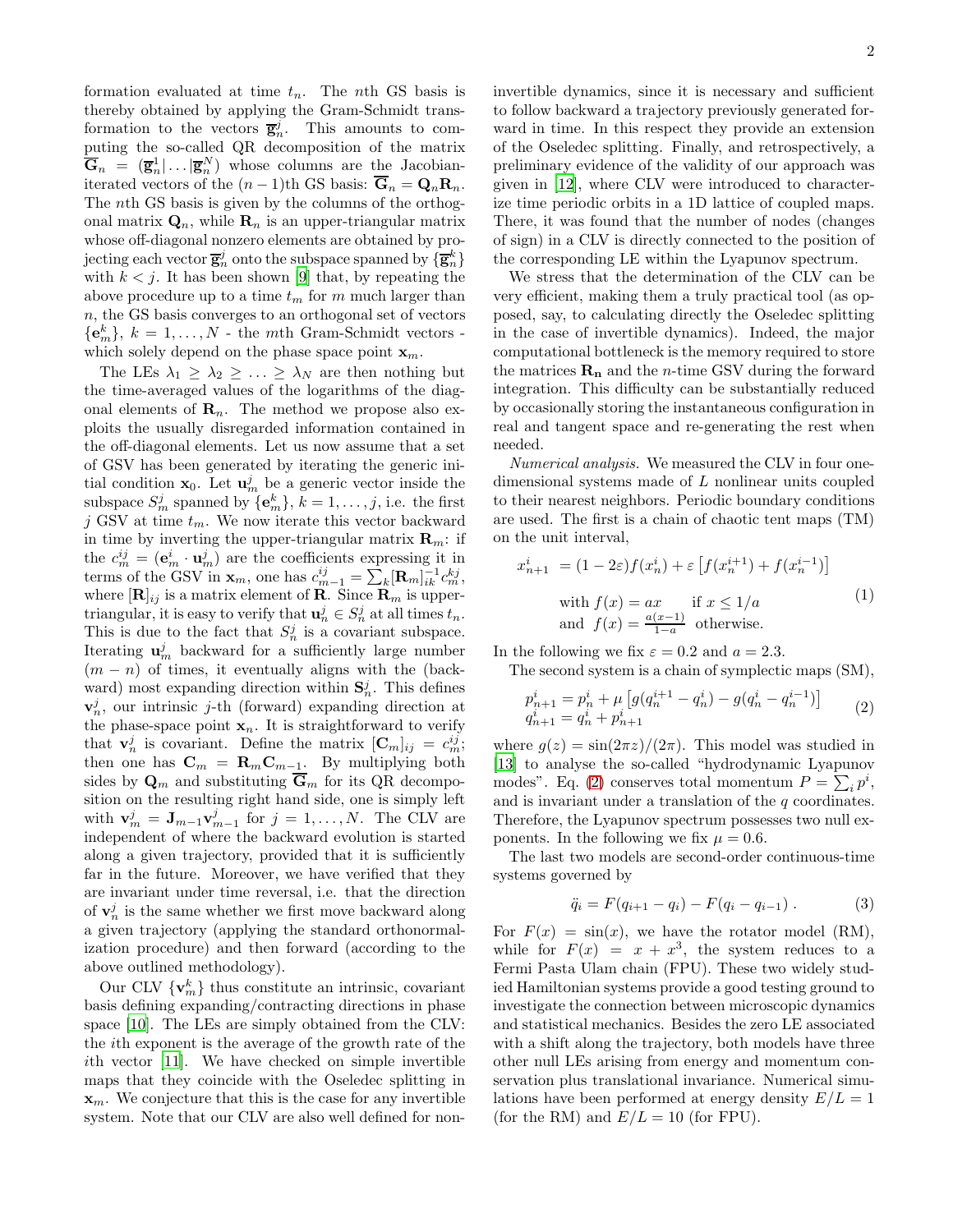

<span id="page-2-0"></span>FIG. 1: (Color online). Probability distribution of the angle between stable and unstable manifold.  $(a)$  Hénon map  $x_{n+1} = 1 - 1.4 x_n^2 + 0.3x_{n-1}$  (green light line), and Lozi map  $x_{n+1} = 1 - 1.4 |x_n| + 0.3x_{n-1}$  (black line, rescaled by a factor 10). (b) TM ( $L = 12$ , black dotted line), SM ( $L = 10$ , green dashed line), RM  $(L = 32, \text{ red dot-dashed line})$ , and FPU  $(L = 32,$  blue full line).

Hyperbolicity. A dynamical system is said to be hyperbolic if its phase space has no homoclinic tangencies, i.e. the stable and unstable manifolds are everywhere transversal to each other. In the mathematical literature, it is known that the Oseledec splitting is connected to hyperbolicity [\[14](#page-3-13)], but the lack of practical algorithms to determine the splitting makes such results of little use in physically relevant contexts. Here, the knowledge of the CLV allows testing hyperbolicity by determining the angle between each pair  $(j, k)$  of expanding  $(j)$  and contracting  $(k)$  directions

$$
\phi_n^{j,k} = \cos^{-1}(|\mathbf{v}_n^j \cdot \mathbf{v}_n^k|) \in [0, \pi/2]
$$
 (4)

where the absolute value is taken because signs are irrelevant. As a first test, we have computed the probability distribution  $P(\phi)$  of  $\phi_n^{1,2}$  for two classic two-dimensional maps. Arbitrarily small angles are found for the Hénon map, while the distribution is bounded away from zero in the Lozi map (Fig. [1a](#page-2-0)). This is perfectly consistent with the well-known fact that only the latter model is hyperbolic [\[15\]](#page-3-14).

In spatially extended systems, given the multidimensional character of the invariant manifolds, it is appropriate to determine the minimum angle,  $\Phi_n$  =  $\min\{\phi_n^{j,k}|(\mathbf{v}_n^j \in E_n^+, \mathbf{v}_n^k \in E_n^-)\}\$  where  $E_n^{\pm}$  are the expanding and contracting invariant subbundles at time  $t_n$ along the trajectory. The histograms in Fig. [1b](#page-2-0) show that models [\(1\)](#page-1-1) and [\(2\)](#page-1-0) are characterized by stronger hyperbolicity violations than the Hamiltonian systems. Altogether, recalling that  $\Phi$  refers to the least transversal pair of directions, we are led to conclude that the dynamics of high-dimensional systems should be closer to hyperbolic than that of low-dimensional ones. This justifies the often-made assumption that spatially-extended systems are practically hyperbolic.

Localization properties in extended systems. The spatial structure of the vectors associated to the LEs is of



<span id="page-2-1"></span>FIG. 2: (Color online). Inverse participation ratio  $Y_2$  (see text) of both CLV and GSV for different dynamics. Time averages were performed over typically  $10^5 \sim 10^6$  timesteps and cubic splines have been employed to interpolate  $Y_2(h, N)$ between the discrete set of values  $h, j = 1, \ldots, N$ .  $(a - c)$ : Log-log plot of  $Y_2$  as a function of chain length  $L$  at fixed spectrum position  $h$ . CLV results are shown in full symbols, while GSV by empty symbols. In the log-log scale insets: inverse of the localization length  $\ell$  has been subtracted from  $Y_2$  to better show the CVL behavior  $Y_2(L) \sim 1/\ell + L^{-\gamma}$  (see text). The dashed black lines mark a decay as  $\gamma = \frac{1}{2}$ . (*a*): TM for  $h = 0.1$  (black circles) and  $h = 0.4$  (red squares). (b): SM for  $h = 0.2$  (black circles) and  $h = 0.4$  (red squares). (c): FPU  $(h = 0.2, \text{ black circles})$  and RM  $(h = 0.2, \text{ red squares})$ . (d): Lin-log plot of the asymptotic localization length  $\ell$  of CLV as a function of h for TM (black circles) SM (red squares) and RM (blue triangles).

interest in many contexts. We now show that the GSV —which have been used so far— and the CLV have qualitatively different localization properties. One usually con-siders the inverse participation ratio [\[16\]](#page-3-15)  $Y_2 = \langle \sum_i (\alpha_i^j)^4 \rangle$ where  $\langle \cdot \rangle$  indicates an average over the trajectory and  $\alpha_i^j$ is a measure of the component of the  $j$ th vector at site  $i$ (with the normalization  $\sum_i |\alpha_i^j|^2 = 1$ ). In systems characterized by a single local real variable (such as our TM),  $\alpha_i^j$  is taken to be the *i*-th component of the *j*-th CLV or GSV, while in the case of symplectic systems, where two components are present  $(\mathbf{v}^j = (\delta \mathbf{q}^j, \delta \mathbf{p}^j))$ , it is natural to choose  $(\alpha_i^j)^2 = (\delta q_i^j)^2 + (\delta p_i^j)^2$ . In order to investigate the thermodynamic limit, it is necessary to determine  $Y_2(h, L)$  for fixed  $h = (j - \frac{1}{2})/L$  and increasing L. On the one hand, localized vectors are characterized by a finite inverse participation ratio,  $Y_2(h, L) \rightarrow 1/\ell$ , for  $L \rightarrow \infty$ , where  $\ell$  is a localization "length". On the other hand, in completely delocalized structures,  $Y_2(h, L) \sim 1/L$ .

In Fig. [2](#page-2-1) we show how  $Y_2$  typically scales with the chain